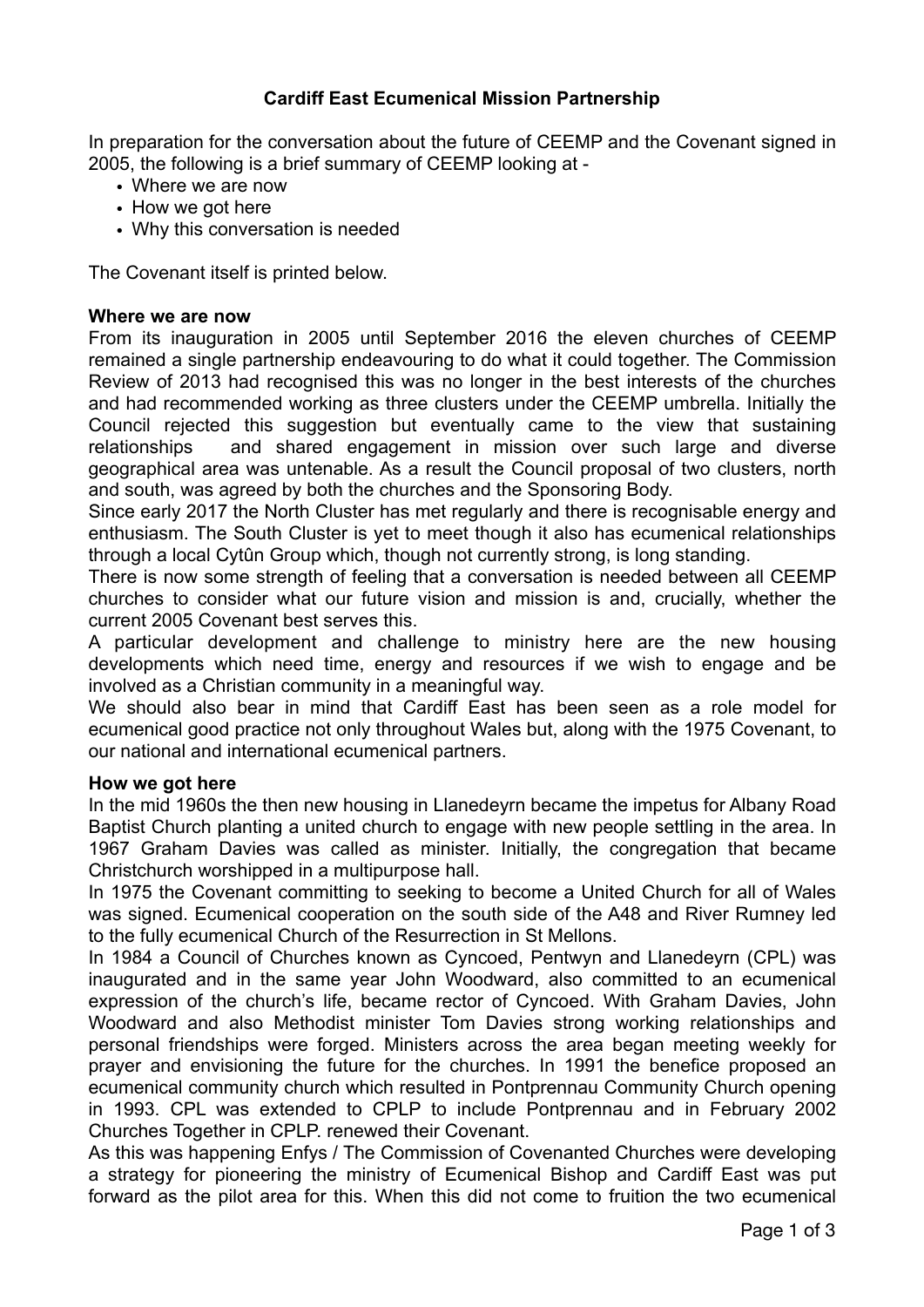partnerships on either side of the road and river discussed their future and, with encouragement from church leaders, proposed a new Cardiff East LEP which would replace both the existing LEPs in the area whilst welcoming in several new partners, namely Rumney Methodist Church, St Dyfrig's (Llanrumney) and St. Mellon's Parish Church. As a result, on 5 June 2005 the Constitution for the Cardiff East Ecumenical Mission Partnership was signed and celebrated in a joint service.

It is a requirement that all LEPs have a Sponsoring Body, representatives of each denomination in the partnership whose role is to advise and support and ensure any issues requiring attention are promptly dealt with by the appropriate denomination(s).

In the case of CEEMP the original one floundered and it was only as a result of the 2013 Review that a Sponsoring Body of senior church representatives was formed. This now meets regularly.

## **Why this conversation is needed**

It should be noted that the original strength and success of ecumenical cooperation going back to the 1960s but particularly from 1984 has always been the committed relationships and friendships of those involved. Over the years personalities have changed. Clergy have come and gone and the congregations who so strongly supported this at the onset have changed considerably. Naturally, many have since died and those new to our churches do not know the story and so can hardly be expected to engage in the same way.

In the Council for Christian Unity's publication 'Telling the Story' (The Origin and Development of Local Ecumenical Partnerships(LEPS)' Dame Mary Tanner wrote "It is important to pass on stories of how and why we got to where we are if we are to understand ourselves and find direction for the future."

We need a vision and future that is right for our context and communities today. Faithful discipleship is a journey and never static. It does not follow that what worked for one generation will for the next.

It was the good relationships, rooted in prayer and vision that began the original CLP and it is by forging such relationships appropriate for today on which our future flourishing depends.

## **The 17 May meeting is an open conversation in which all are encouraged to engage**